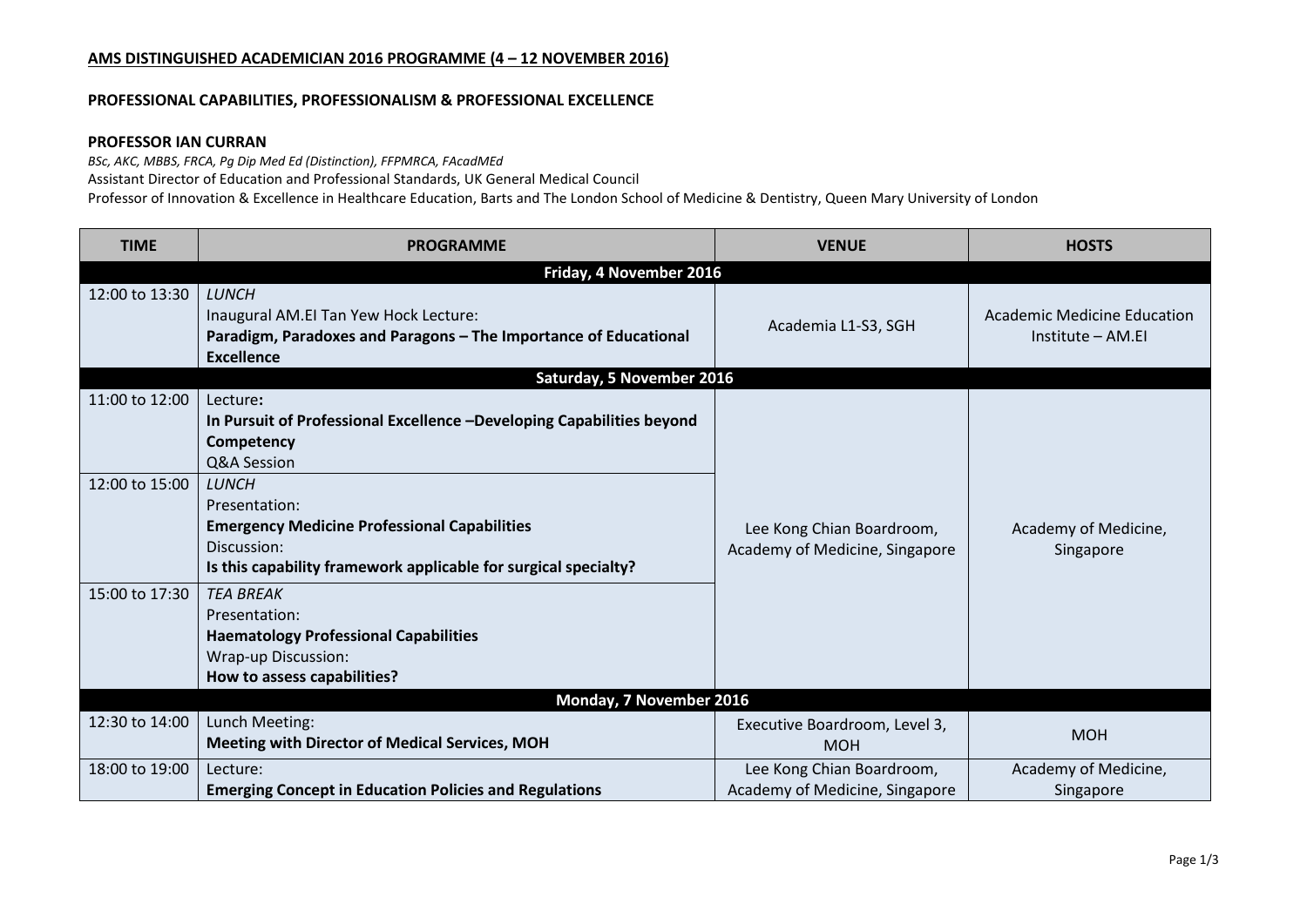# **AMS DISTINGUISHED ACADEMICIAN 2016 PROGRAMME (4 – 12 NOVEMBER 2016)**

#### **PROFESSIONAL CAPABILITIES, PROFESSIONALISM & PROFESSIONAL EXCELLENCE**

# **PROFESSOR IAN CURRAN**

*BSc, AKC, MBBS, FRCA, Pg Dip Med Ed (Distinction), FFPMRCA, FAcadMEd*

Assistant Director of Education and Professional Standards, UK General Medical Council

Professor of Innovation & Excellence in Healthcare Education, Barts and The London School of Medicine & Dentistry, Queen Mary University of London

| <b>TIME</b>                | <b>PROGRAMME</b>                                                 | <b>VENUE</b>                                                | <b>HOSTS</b>                                                         |  |  |
|----------------------------|------------------------------------------------------------------|-------------------------------------------------------------|----------------------------------------------------------------------|--|--|
| Tuesday, 8 November 2016   |                                                                  |                                                             |                                                                      |  |  |
| 10:00 to 14:30             | Visit to LKCSoM and Meeting with LKC Dean                        | <b>Experimental Medicine Building</b>                       | Lee Kong Chian School of                                             |  |  |
|                            | <b>LUNCH</b>                                                     | @ NTU campus                                                | Medicine, NTU                                                        |  |  |
| Wednesday, 9 November 2016 |                                                                  |                                                             |                                                                      |  |  |
| 10:00 to 14:30             | Visit to YLLSoM and Meeting with Education Team                  | YLLSoM @ NUS                                                | Yong Loo Lin School of                                               |  |  |
|                            | <b>LUNCH</b>                                                     |                                                             | Medicine, NUS (CenMed)                                               |  |  |
| 18:00 to 19:00             | Lecture:                                                         | Lee Kong Chian Boardroom,                                   | Academy of Medicine,                                                 |  |  |
|                            | <b>Value, Values and Virtues</b>                                 | Academy of Medicine, Singapore                              | Singapore                                                            |  |  |
| Thursday, 10 November 2016 |                                                                  |                                                             |                                                                      |  |  |
| 14:00 to 17:00             | Workshop:                                                        |                                                             | Office of Professional Affairs,<br>Academy of Medicine,<br>Singapore |  |  |
|                            | <b>Importance of Professionalism</b>                             | Lee Kong Chian Boardroom,<br>Academy of Medicine, Singapore |                                                                      |  |  |
|                            | <b>Professional Excellence</b>                                   |                                                             |                                                                      |  |  |
| 18:00 to 19:00             | Lecture:                                                         |                                                             |                                                                      |  |  |
|                            | Leading innovation / Transformation Leadership                   |                                                             |                                                                      |  |  |
| Friday, 11 November 2016   |                                                                  |                                                             |                                                                      |  |  |
| 15:00 to 15:45             | Lecture:                                                         |                                                             |                                                                      |  |  |
|                            | <b>Anaesthesia Education: Trends, Future and Wider Impact</b>    |                                                             |                                                                      |  |  |
|                            | Q&A Session                                                      |                                                             | College of Anesthesiologists,                                        |  |  |
| 15:45 to 17:30             | Roundtable Discussion:                                           | Academia L1-S2, SGH                                         | Singapore                                                            |  |  |
|                            | Leading Interprofessional Education: The Anaesthetic Perspective |                                                             |                                                                      |  |  |
| 17:30 to 18:30             | Lecture:                                                         |                                                             | Academy of Medicine,                                                 |  |  |
|                            | <b>Doctors in Difficulty (performance)</b>                       |                                                             | Singapore                                                            |  |  |